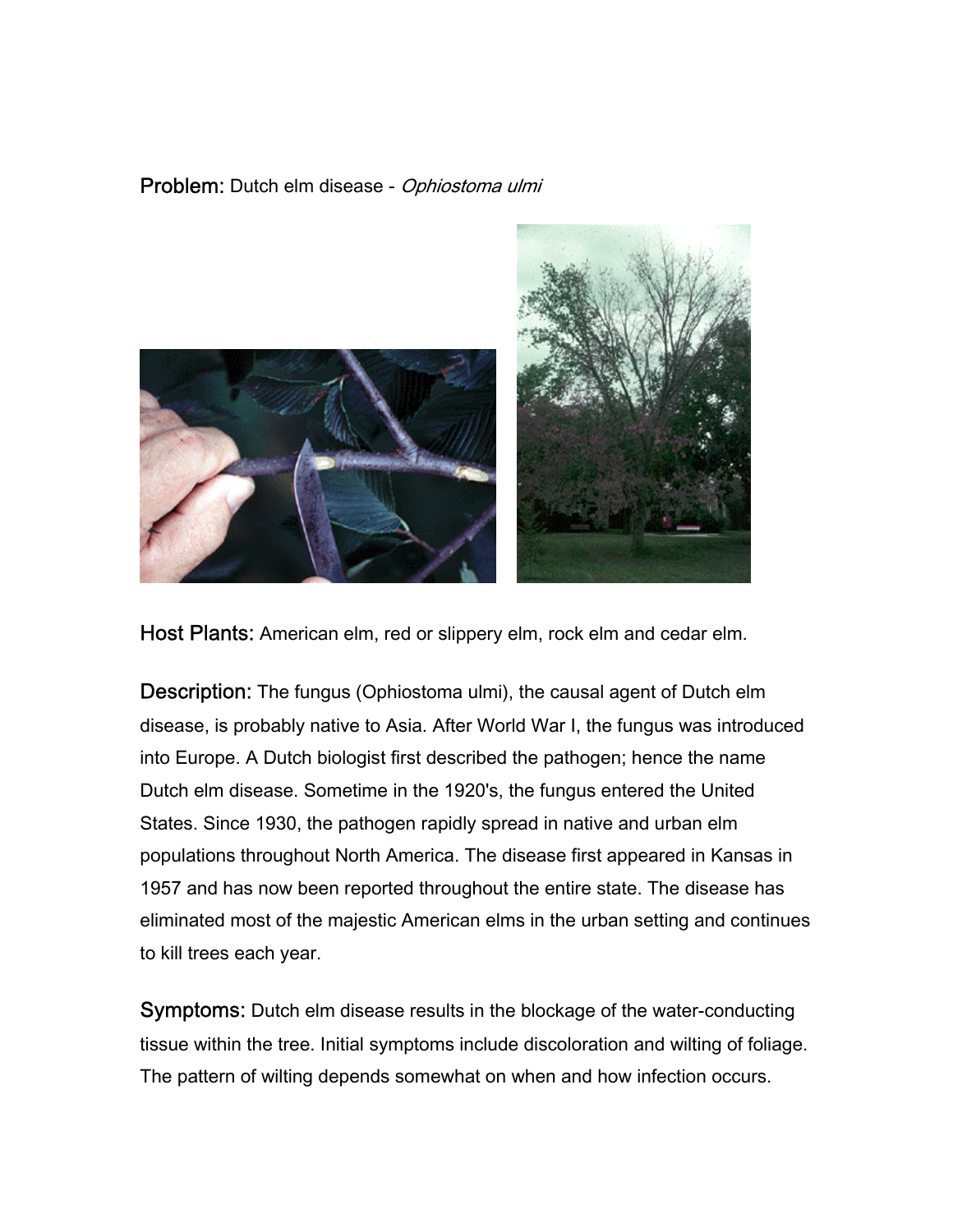Trees infected by bark beetle vectors typically develop symptoms in late May or occasionally in late August or September. The major vector in Kansas is the smaller European elm bark beetle. This insect feeds primarily on small branches high in the tree crown. Therefore, initial wilt symptoms are usually detected on one or more small branches relatively high in the tree. Foliage on diseased branches first appears off-color then turns yellow. The yellowing of leaves on a branch may be confused with wind injury or mechanical damage to the branch. However, wilt symptoms associated with Dutch elm disease continue to progress on other branches in the tree crown over successive weeks or months. Eventually, foliage throughout the crown wilts and the tree dies. Depending on the time of infection (fall or spring), diseased trees may survive for one year.

The Dutch elm disease fungus may also be spread through root grafts. Trees infected in this manner normally show massive wilt symptoms throughout the tree crown and die rapidly. Often, root graft infections show up in early spring soon after new leaves emerge on the tree.

Another diagnostic feature of the disease is the formation of brown streaks in infected sapwood. This is common in trees where infections started by beetle transmission. Discoloration may only occur in the main trunk on trees rapidly killed by root graft infection. If you suspect a tree has Dutch elm disease, remove a recently wilted branch and strip off the bark. This is relatively easy to do in spring and early summer. Those branches infected with the fungus typically have long brownish- red streaks running the length of a branch section. The sapwood of healthy branches should appear cream- colored without streaking. Do not try to look for vascular streaking on dry, dead branches or branches not showing wilt symptoms!

The only definitive means of diagnosing Dutch elm disease is to submit branch samples to the Plant Disease Diagnostic Laboratory at Kansas State University. Collect two to four branch samples,  $\frac{1}{2}$  to 2 inches in diameter and 6 inches long,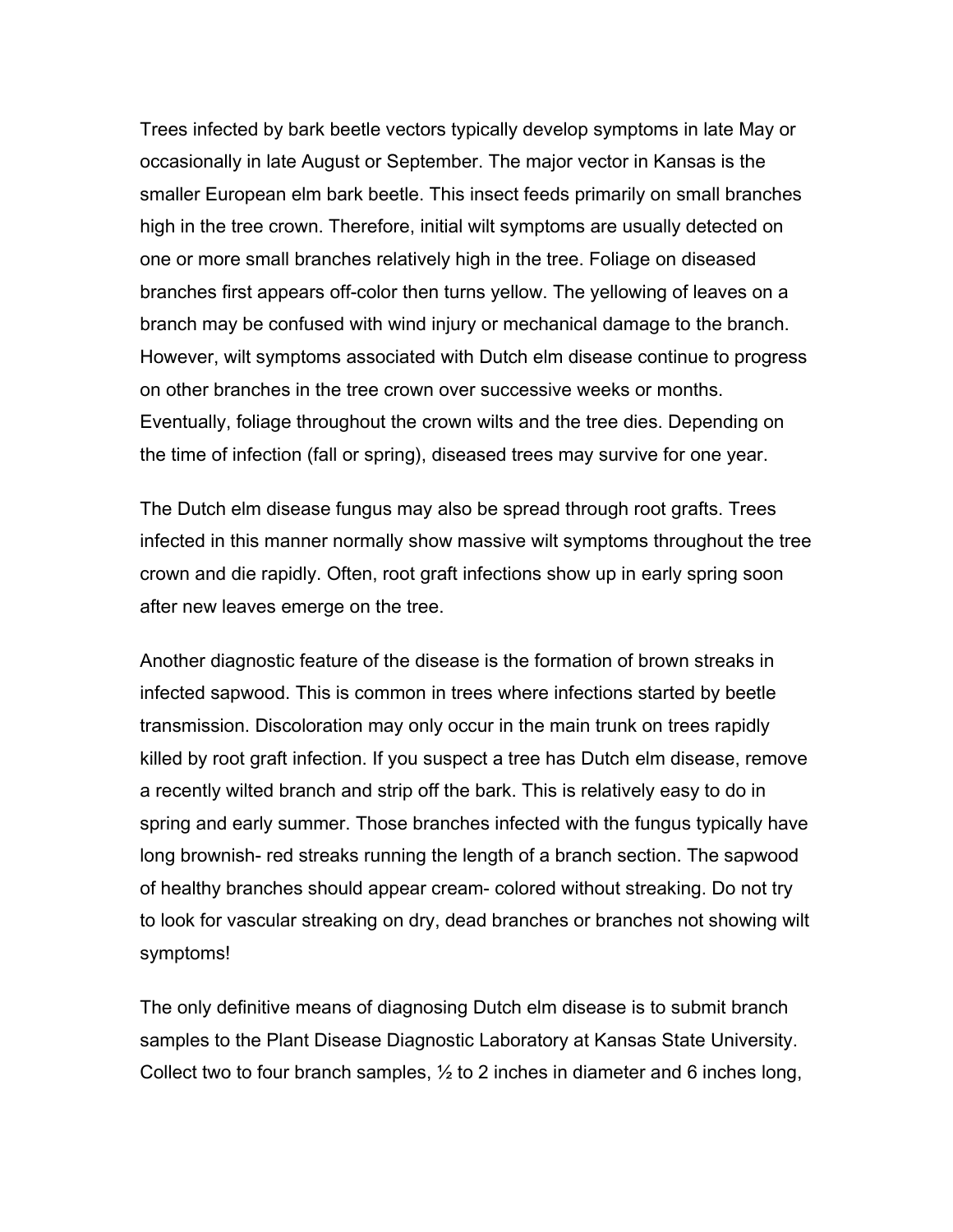from limbs that have recently wilted and show streaking of the sapwood. Submit samples to the local county extension office. The county agent will forward the material to the diagnostic lab.

Pathogen - Insect Vector Relationships: Two species of bark beetles may be vectors of the Dutch elm disease fungus. They are the smaller European elm bark beetle and the native elm bark beetle. Both species of beetles are similar in appearance and measure only 1/8 inch in length. Therefore, differentiating between the beetles in the field may be difficult. However, there are significant differences in the life cycle, brood galleries, and habitat preference of the species.

The smaller European elm bark beetle is the most common vector in Kansas. This beetle has almost eliminated the native bark beetle over the past 40 years by occupying all breeding material. The smaller European elm bark beetle overwinters as larvae in recently killed elm wood. Adults emerge from wood in late April and begin maturation feeding in the crotches of small branches in the tree. Most beetles fly less than 1000 feet from the brood wood, but some will travel farther distances. If the beetle is contaminated with the Dutch Elm disease fungus, it may inoculate the tree during this feeding. After feeding, the adults seek elm wood recently killed by Dutch elm disease or other causes and begin to lay eggs. A second generation of adults emerges from the wood in early July. A third generation emerges in mid-September. It is larvae produced from the third generation that overwinter under the bark. The brood galleries are formed in the inner bark and are oriented parallel with the wood grain. Larvae that hatch tend to move out perpendicular to the main brood gallery.

Native elm bark beetles overwinter as larvae in bark or as adults. Beetles emerge in late April and begin to bore into branches 2 to 4 inches in diameter. Feeding by the native elm bark beetle generally occurs lower in the tree than the smaller European elm bark beetle. As native bark beetles feed below the bark, they may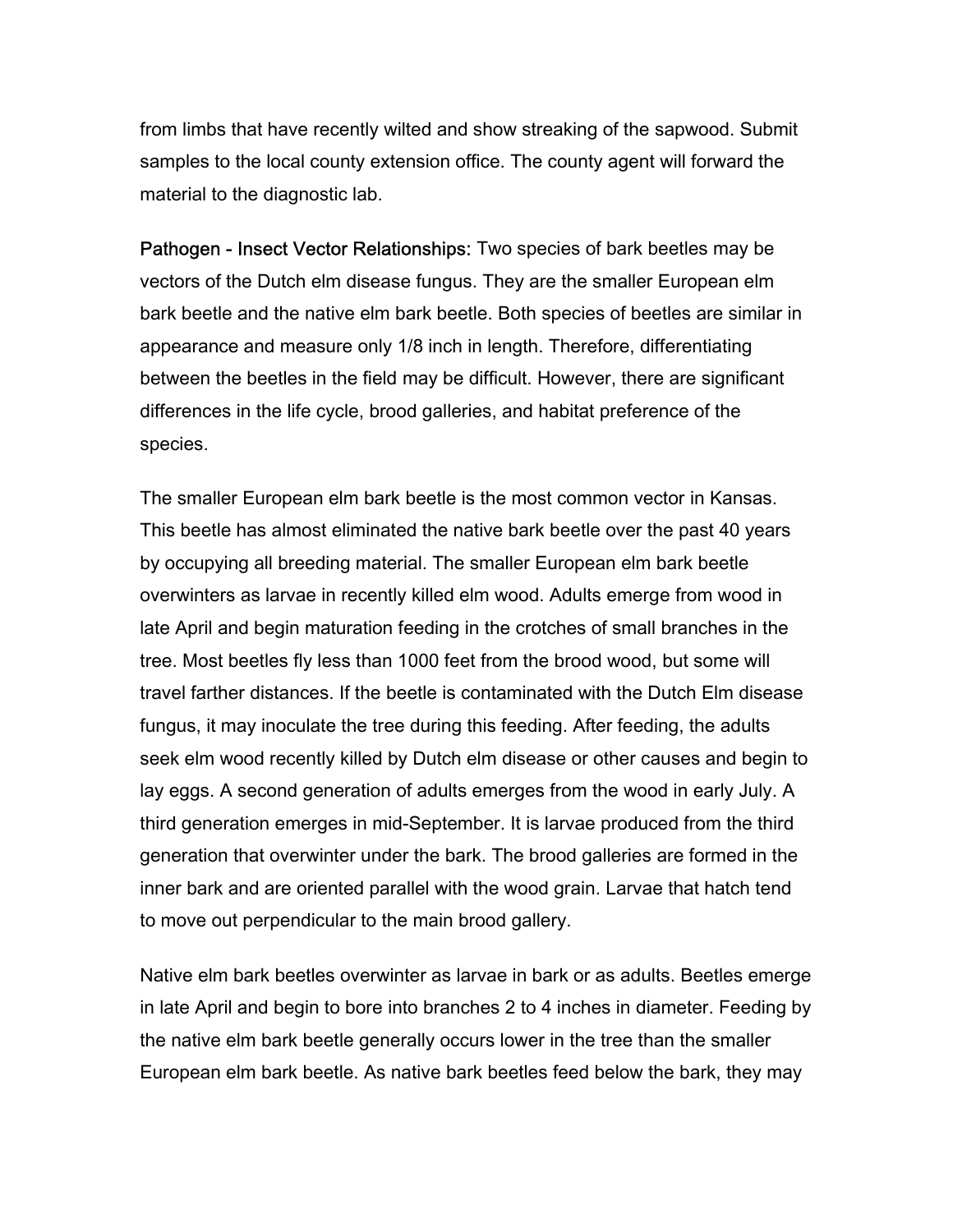deposit spores of the pathogen. Galleries of the native bark beetle are oriented perpendicular to the wood grain.

Both species of beetles are attracted to elms recently killed by Dutch elm disease. Sporulation by the fungus is enhanced in the egg-laying galleries, and beetles emerging from wood are often contaminated with spores. In addition, beetles may contaminate clean wood by introducing fungal spores during egg laying. The fungus may survive in dead wood for 6 to 12 months. Therefore, recently killed elm wood serves as a potential large inoculum source for the fungus and breeding wood for the beetle.

Root Graft Infection: The Dutch elm disease fungus may also enter healthy trees through root grafts. The roots of adjacent American elms tend to fuse together over time, resulting in a "common" root system among several trees along a street or planting. This type of root grafting may occur anytime elm trees are within 50 feet of one another. When a single elm tree in a row becomes infected, the fungus may move systemically down the diseased tree into the roots and then into an adjacent healthy tree through a root graft. This can result in rapid progression of the disease in an urban environment.

Recommendations: The key to controlling Dutch elm disease is sanitation. Sanitation programs should be implemented on a community-wide basis. Check with the local city forester for more information. Homeowners can help by identifying and removing dead, dying, or weak elm wood with the bark still attached. This means all elms, including the resistant Siberian and Chinese elms. Elm wood should be buried, burned, or chipped immediately. Do not place elm wood in firewood piles! This is the major source of inoculum and beetles! Any elm wood collected in October should be burned before beetle emergence in April. All elm wood collected in the summer should be destroyed immediately. Any stored elm wood should be debarked.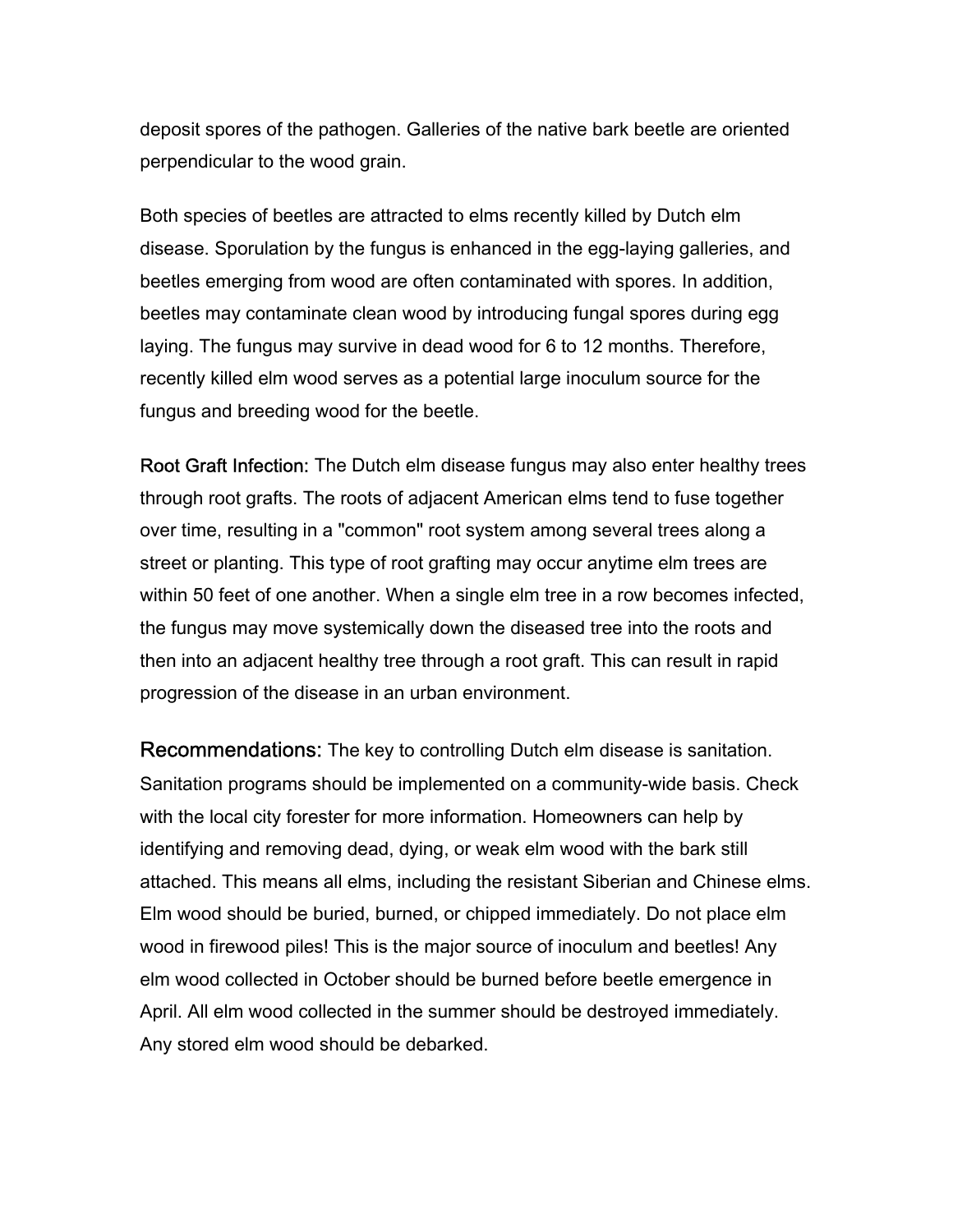Eradicant pruning. Monitor American elms for wilt symptoms throughout the summer, but particularly in April and May. Remove any suspicious branches and send them to the diagnostic laboratory for analysis. Trees can be saved by eradicant pruning if the disease is detected early (from beetle inoculation). Locate the wilted branch and remove the bark until clean sapwood (not discolored) is found. Remove the branch approximately 10 feet below the junction of clear and discolored sapwood. Be sure to disinfest pruning tools after cutting in a 10% household bleach solution. Eradicant pruning may result in the loss of a major tree limb. Nevertheless, many American elms can be saved by this pruning method. Carefully watch the tree for any signs of further wilting.

Tree removal. If wilt occurs in more than 25% of the tree crown, it cannot be saved. Remove the tree as soon as possible to prevent further spread of the pathogen. Check to see if adjacent elms are within 25-50 feet before removal. If so, disrupt root grafts by trenching or fumigation before cutting the tree down.

Disrupt root grafts. You must assume that all American elms within 50 feet of a diseased tree are root-grafted. Trenching is a relatively quick and effective means of breaking root grafts. Mark a line or arc at the mid-point between two adjacent trees. The line or arc should extend such that all potential root grafts can be broken. A straight line may be more convenient on tightly spaced trees, but the line should extend beyond the tree drip line. Dig a trench 24 inches deep following the line or arc using a ditch witch, vibratory plow, or spade. Be sure to check with local utilities before digging! After trenching the soil may be replaced. Place another trench beyond the second tree in situations where there are multiple elms and the disease in the first tree was not diagnosed early. Unfortunately, obstacles such as sidewalks and fences may interfere with trenching. Root grafts still can occur in these locations, so modifications of trenching method described may be needed. A combination of trenching and fumigation is often required.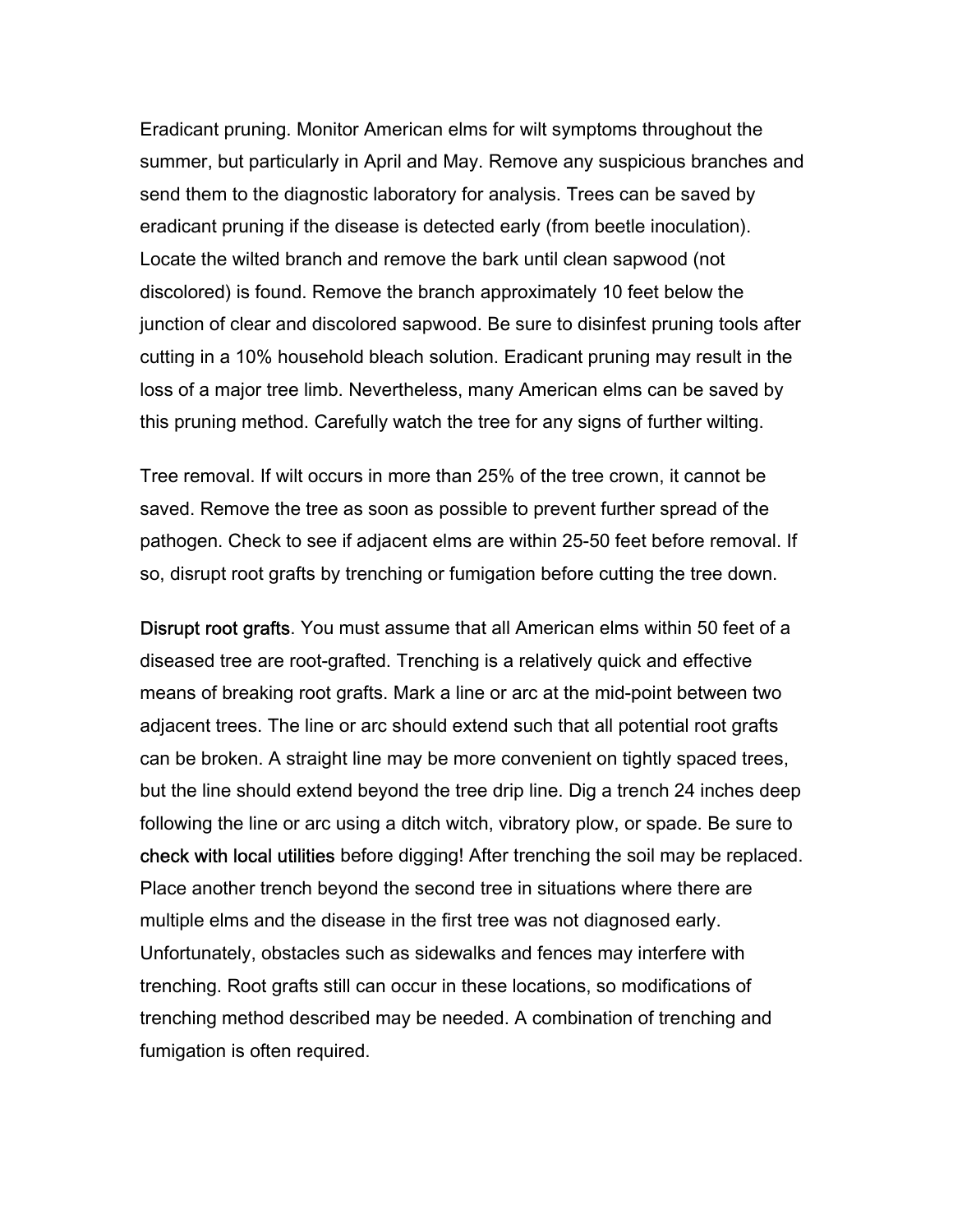Root grafts may also be severed with the fumigant metam sodium (sold as Vapam). Fumigation is practical when sidewalks, utility lines, etc, prohibit trenching. Mark a line as previously described and drill one- to two- inch-diameter holes every 12 inches and 24 inches deep with an auger. Pour the fumigant in each hole and tamp it shut. The chemical fumigant is dangerous and should be applied only by trained applicators.

Insecticides. The use of insecticides to suppress early beetle populations has diminished in recent years. Sanitation and removal of firewood is more effective in controlling beetle populations. Certain insecticides may be applied to trees in April to prevent feeding by emerging beetles. Although this technique will help suppress beetle populations, I do not highly recommend it.

Fungicides. Certain systemic fungicides are labeled for preventive and therapeutic control of Dutch elm disease. These chemicals are injected into root flares and are translocated throughout the tree. Tree injection should only be attempted by trained personnel. Do not attempt injections unless you have been trained to do so! Therapeutic injection is risky! It is only effective on trees showing less than 5-10% crown symptoms and not at all on trees infected through root grafts. Even under these conditions, there is no guarantee that the treatment will be effective. Injection should be used in conjunction with eradicant pruning. Consult a trained arborist before proceeding with therapeutic injections.

Elms can be protected from Dutch elm disease by preventive fungicide injections. This technique is more effective than therapeutic injection. However, injection is expensive, so only specimen trees should be considered for treatment. Fungicides currently labeled for preventive injection specify that the fungicide activity in the tree will last for approximately three years. Trees must then be reinjected. Injection is not a substitute for sanitation! Do not expect to save your elms by injection alone.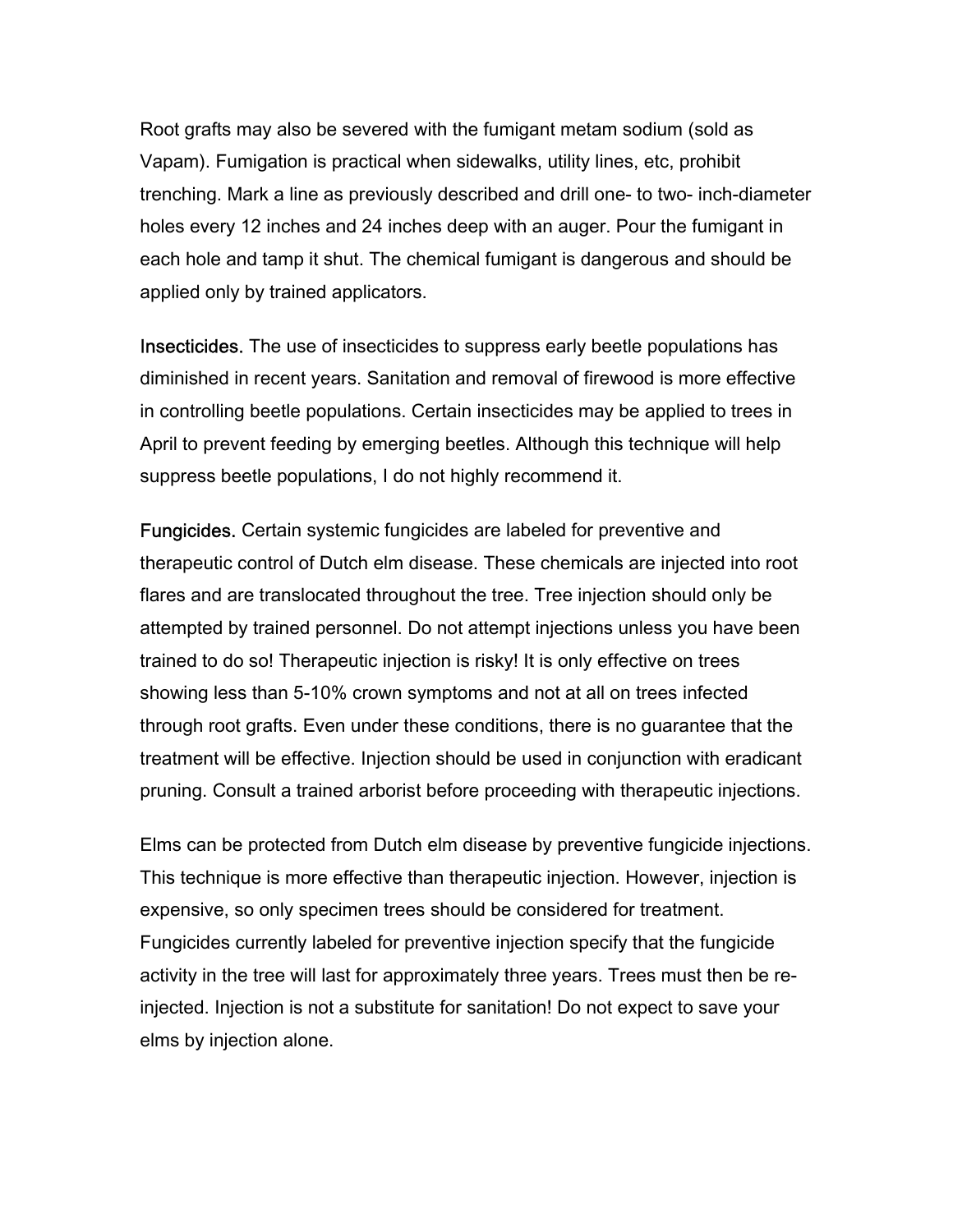Resistant elms. All American species of elms, including American elm, red or slippery elm, rock elm and cedar elm are very susceptible to Dutch elm disease. The Siberian elm (Ulmus pumila, sometimes incorrectly referred to as Chinese elm, and the true Chinese or lacebark elm (Ulmus parvifolia) are resistant to the disease and also are adapted to growing conditions in the state. Siberian elm has certain other undesirable characteristics that may limit planting.

More recently, university researchers have developed resistant hybrid elms. These elms should be considered for planting in the urban environment even though some do not have the same appearance as American elm. They include: Prospector (U. wilsoniana - recently released), Frontier (U. carpinifolia X parvifolia-new release), Urban (U. carpinifolia X pumila), Homestead, Pioneer, American Liberty (U. americana), Delaware #2, and Sapporo Autumn Gold (U. japonica X pumila).

# References:

1. [Dutch Elm Disease](http://www.oznet.ksu.edu/path-ext/factSheets/Trees/Dutch Elm Disease.asp). K-State Research and Extension, Plant Pathology. Disease fact sheet (2/95).

## Last Update: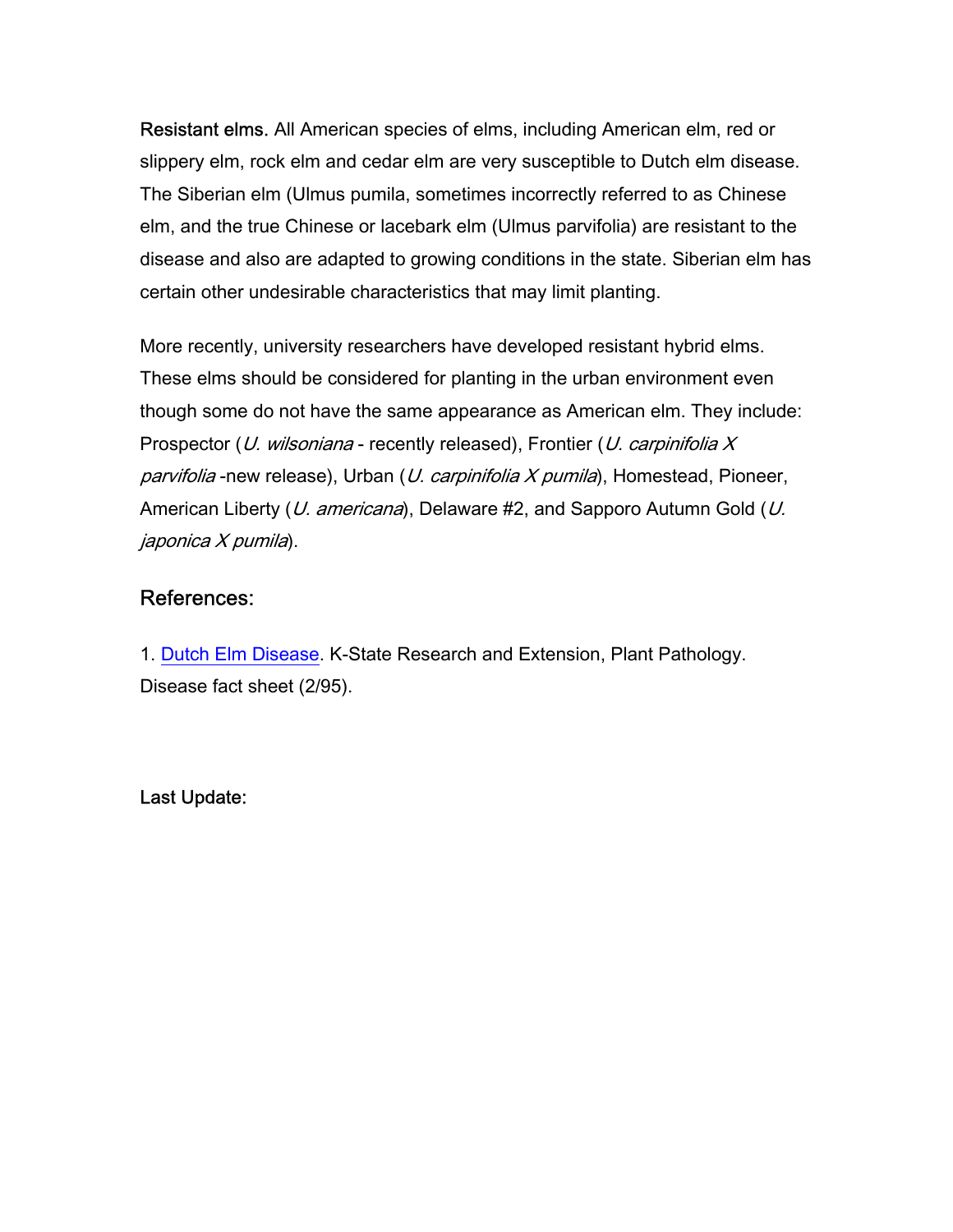

[Kansas State University](http://www.ksu.edu/) | [College of Agriculture](http://www.oznet.ksu.edu/) | [Department of Plant Pathology](http://www.oznet.ksu.edu/plantpath/) | [Site Map](http://www.oznet.ksu.edu/path-ext/Site Map.asp) | [Home](http://www.oznet.ksu.edu/path-ext/welcome.asp) 

# **Dutch Elm Disease**

**[Ned Tisserat](mailto:tissne@plantpath.ksu.edu) Extension Plant Pathology**



**Figure 1.** Discolored sapwood associated with infection by the Dutch elm disease fungus



**Figure 2.** Early wilt symptoms in a large American elm

The fungi *Ophiostoma ulmi* and *O. novo-ulmi*, the causal agents of Dutch elm disease, are native to Asia. After World War I, O. ulmi was introduced into Europe. A Dutch biologist first described the pathogen; hence the name Dutch elm disease. Sometime in the 1920's, the fungus entered the United States. Since 1930, the pathogen rapidly spread in native and urban elm populations throughout North America. The disease first appeared in Kansas in 1957 and has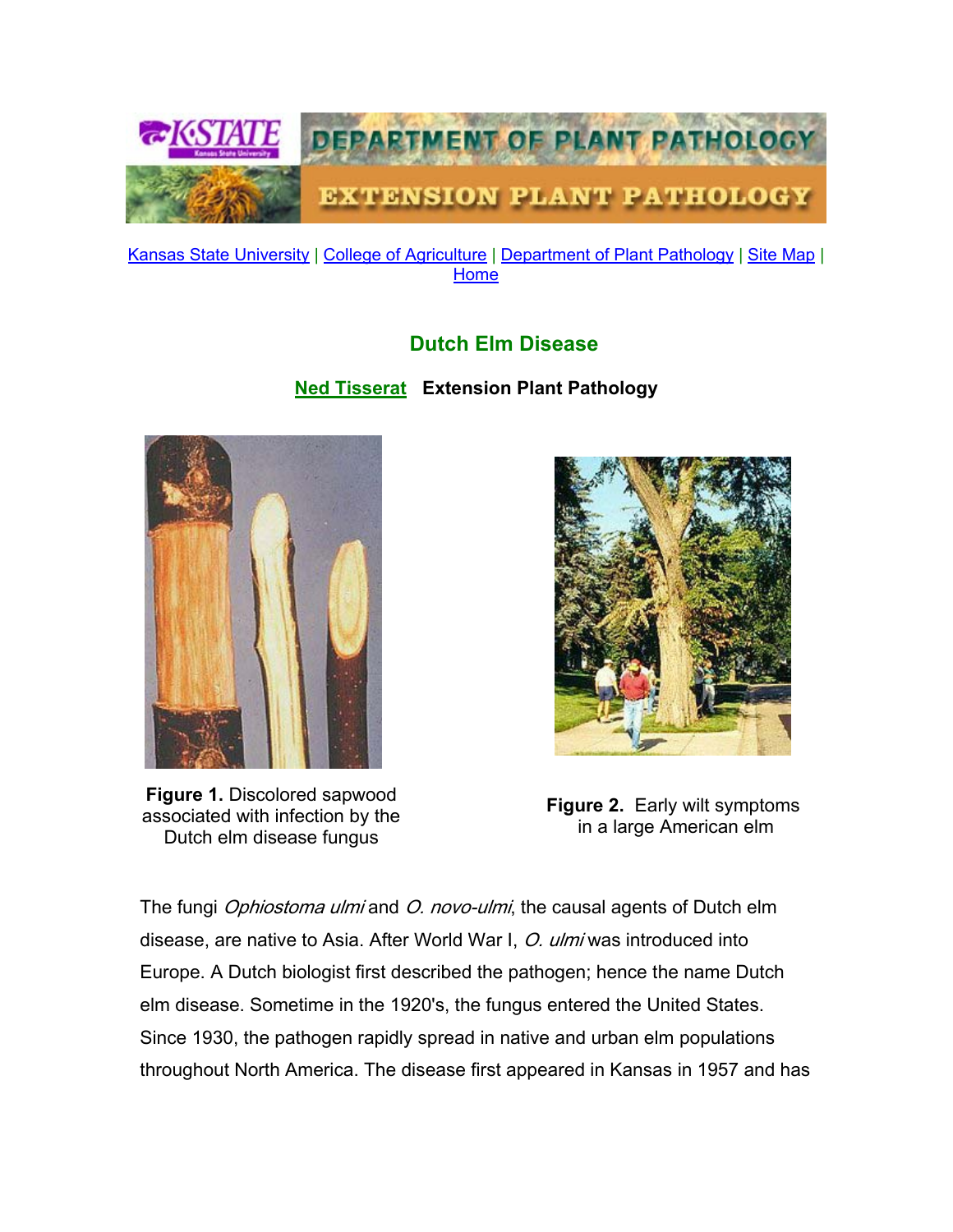now been reported throughout the entire state. More recently, a more aggressive fungal species, O. novo-ulmi, was introduced into the country. This fungus has more or less replaced the less virulent O. ulmi.

Dutch elm disease is a classic example of the catastrophic devastation that can occur when an exotic pathogen is introduced into a previously unexposed population of trees with little or no genetic resistance. The disease has eliminated most of the majestic American elms in the urban setting and continues to kill trees each year.

#### **SYMPTOMS**

Dutch elm disease results in the blockage of the water-conducting tissue within the tree. Initial symptoms include discoloration and wilting of foliage. The pattern of wilting depends somewhat on when and how infection occurs. Trees infected by bark beetle vectors typically develop symptoms in late May or occasionally in late August or September. The major vector in Kansas is the smaller European elm bark beetle. This insect feeds primarily on small branches high in the tree crown.

Therefore, initial wilt symptoms are usually detected on one or more small branches relatively high in the tree. Foliage on diseased branches first appears off-color then turns yellow. The yellowing of leaves on a branch may be confused with wind injury or mechanical damage to the branch.

However, wilt symptoms associated with Dutch elm disease continue to progress on other branches in the tree crown over successive weeks or months. Eventually, foliage throughout the crown wilts and the tree dies. Depending on the time of infection (fall or spring), diseased trees may survive for one year. The Dutch elm disease fungus may also be spread through root grafts. Trees infected in this manner normally show massive wilt symptoms throughout the tree crown and die rapidly. Often, root graft infections show up in early spring soon after new leaves emerge on the tree. Another diagnostic feature of the disease is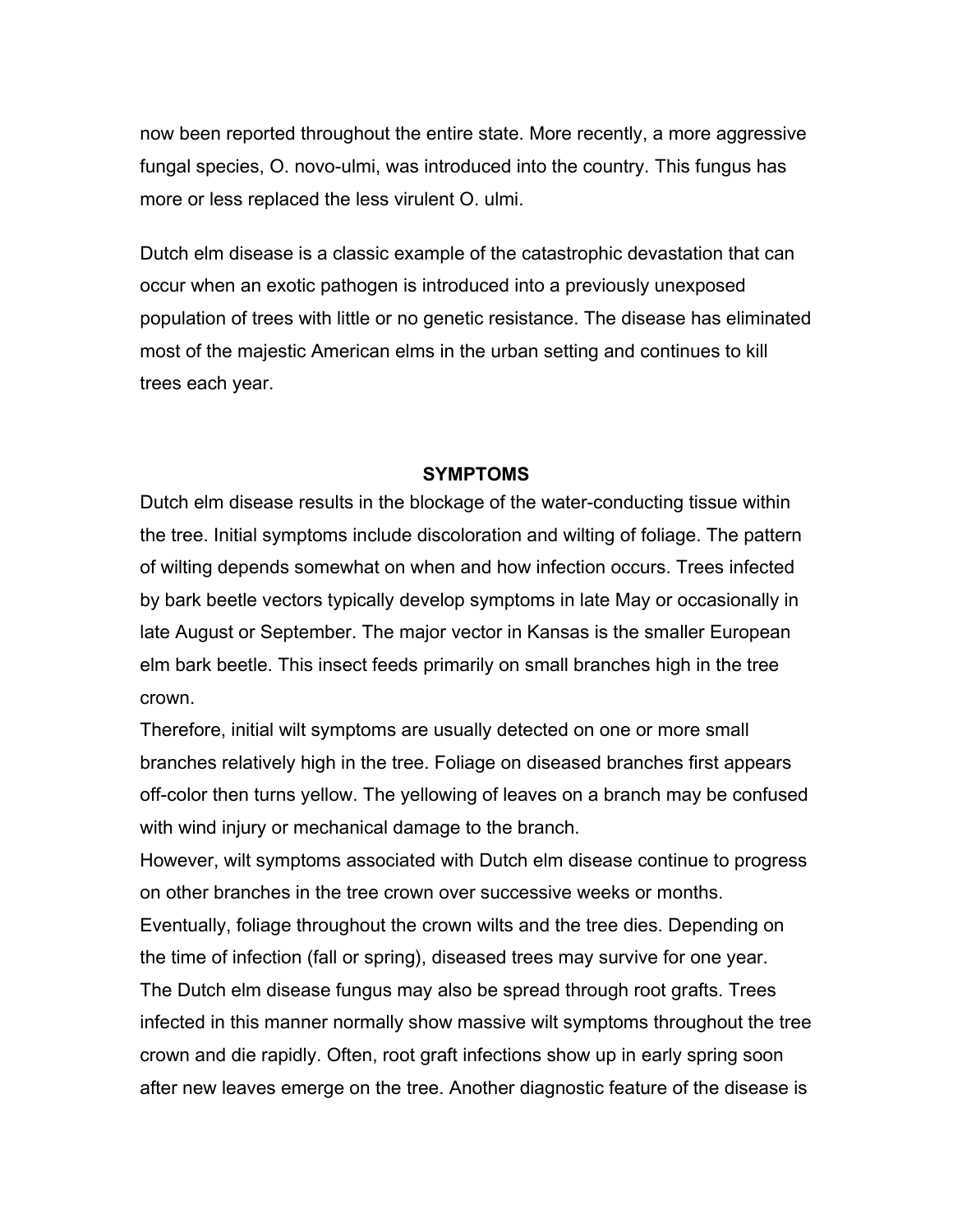the formation of brown streaks in infected sapwood. This is common in trees where infections started by beetle transmission. Discoloration may only occur in the main trunk on trees rapidly killed by root graft infection. If you suspect a tree has Dutch elm disease, remove a recently wilted branch and strip off the bark. This is relatively easy to do in spring and early summer. Those branches infected with the fungus typically have long brownish-red streaks running the length of a branch section. The sapwood of healthy branches should appear cream-colored without streaking. Do not try to look for vascular streaking on dry, dead branches or branches not showing wilt symptoms!

The only definitive means of diagnosing Dutch elm disease is to submit branch samples to the Plant Disease Diagnostic Laboratory at Kansas State University. Collect two to four branch samples, 1/2 to 2 inches in diameter and 6 inches long, from limbs that have recently wilted and show streaking of the sapwood. Submit samples to the local county extension office. The county agent will forward the material to the diagnostic lab.



**Figure 3.** Preventive fungicide injection. Note the placement of injection tees on the base of the trunk.

## **Pathogen - Insect Vector Relationships**

Two species of bark beetles may be vectors of the Dutch elm disease fungus.

They are the smaller European elm bark beetle and the native elm bark beetle.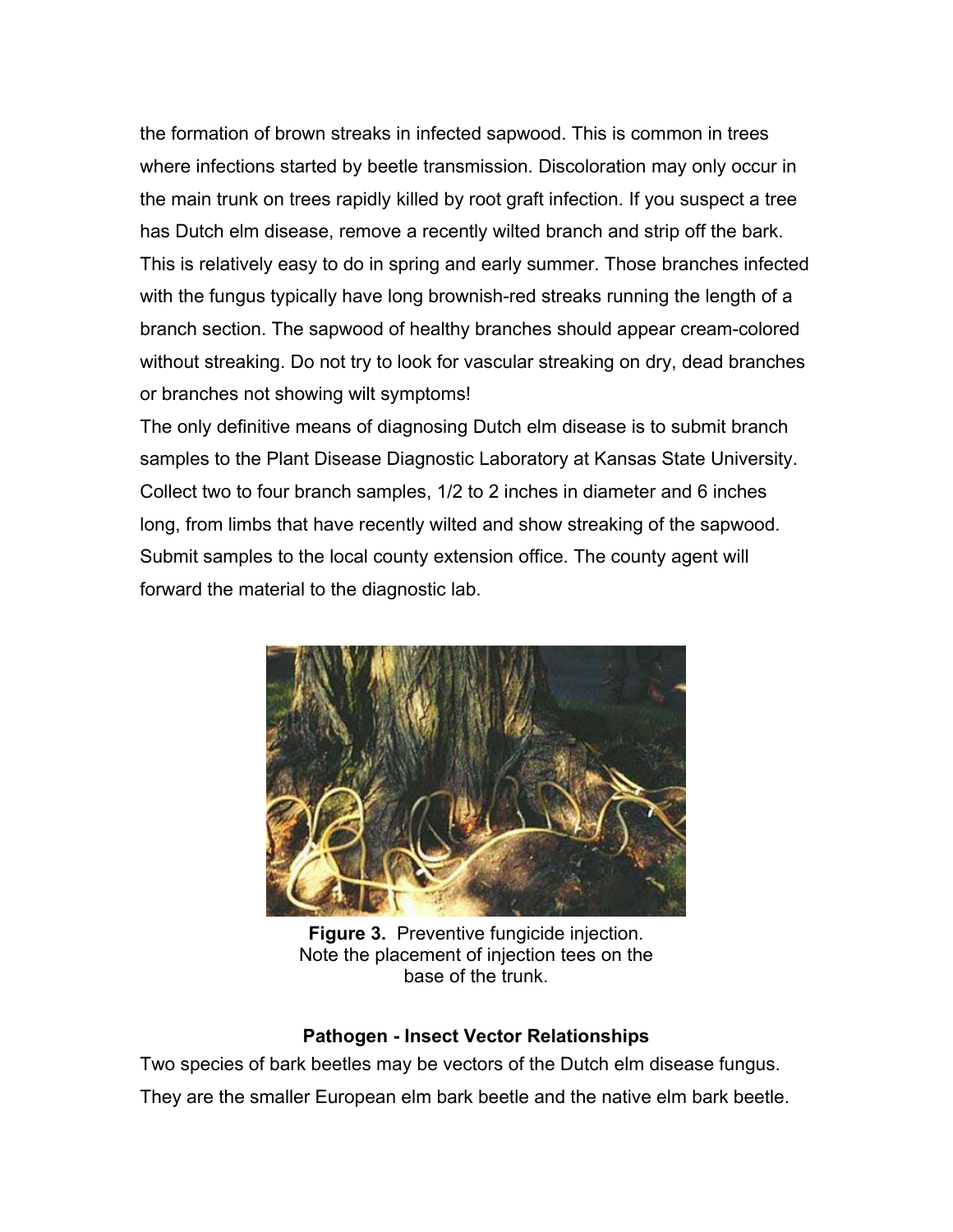Both species of beetles are similar in appearance and measure only 1/8 inch in length. Therefore, differentiating between the beetles in the field may be difficult. However, there are significant differences in the life cycle, brood galleries, and habitat preference of the species.

The smaller European elm bark beetle is the most common vector in Kansas. This beetle has almost eliminated the native bark beetle over the past 40 years by occupying all breeding material. The smaller European elm bark beetle overwinters as larvae in recently killed elm wood. Adults emerge from wood in late April and begin maturation feeding in the crotches of small branches in the tree. Most beetles fly less than 1000 feet from the brood wood, but some will travel farther distances. If the beetle is contaminated with the Dutch Elm disease fungus, it may inoculate the tree during this feeding. After feeding, the adults seek elm wood recently killed by Dutch elm disease or other causes and begin to lay eggs. A second generation of adults emerges in from the wood early July. A third generation emerges in mid-September. It is larvae produced from the third generation that overwinter under the bark. The brood galleries are formed in the inner bark and are oriented parallel with the wood grain. Larvae that hatch tend to move out perpendicular to the main brood gallery.

Native elm bark beetles overwinter as larvae in bark or as adults. Beetles emerge in late April and begin to bore into branches 2 to 4 inches in diameter. Feeding by the native elm bark beetle generally occurs lower in the tree than the smaller European elm bark beetle. As native bark beetles feed below the bark, they may deposit spores of the pathogen. Brood galleries of the native bark beetle are oriented perpendicular to the wood grain.

Both species of beetles are attracted to elms recently killed by Dutch elm disease. Sporulation by the fungus is enhanced in the egg-laying galleries, and beetles emerging from wood are often contaminated with spores. In addition, beetles may contaminate clean wood by introducing fungal spores during egg laying. The fungus may survive in dead wood for 6 to 12 months. Thus, recently killed elm wood serves as a potential large inoculum source for the fungus and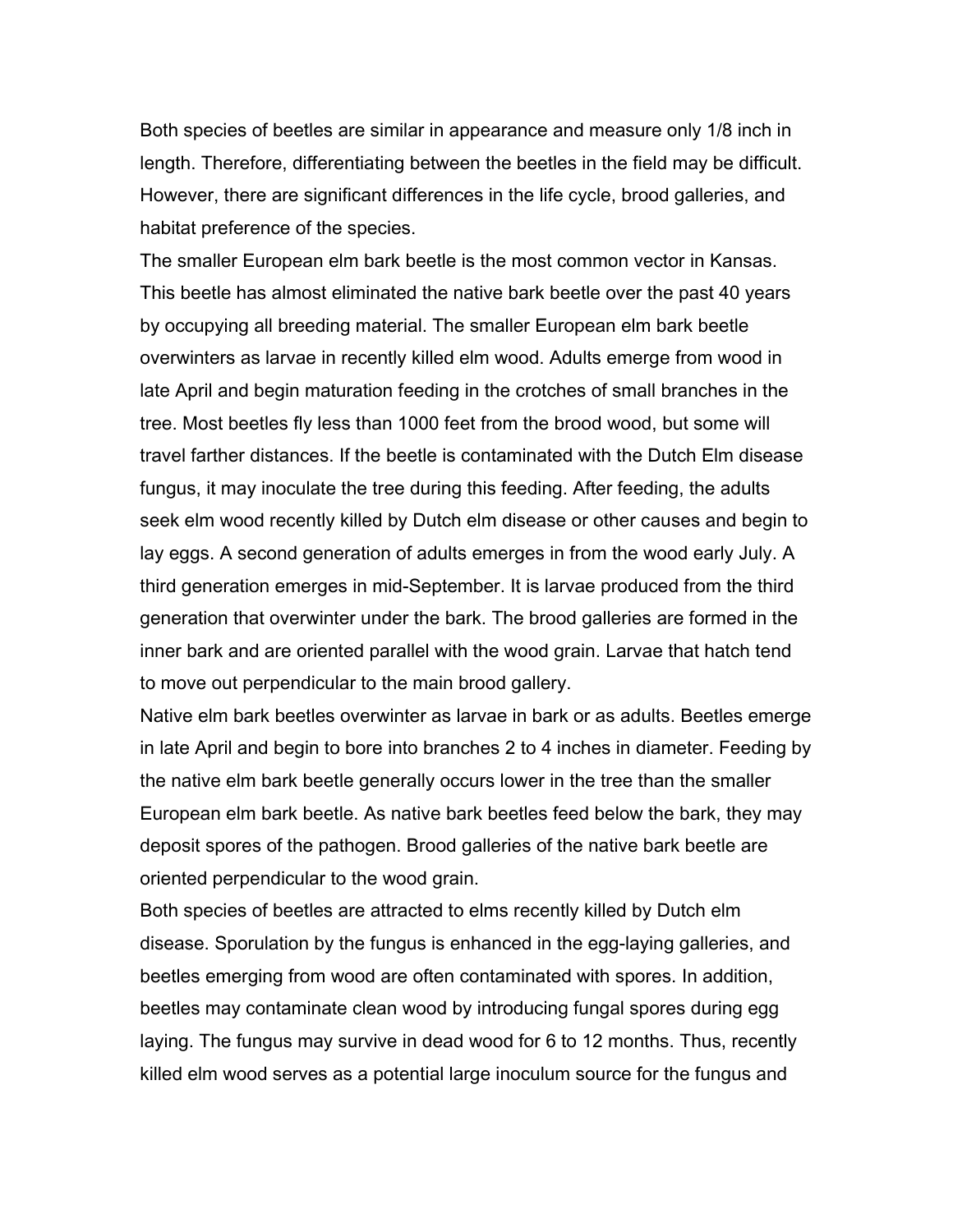breeding wood for the beetle.

#### **Root Graft Infection**

The Dutch elm disease fungus may also enter healthy trees through root grafts. The roots of adjacent American elms tend to fuse together over time, resulting in a "common" root system among several trees along a street or planting. This type of root grafting may occur anytime that elm trees are within 50 feet of one another. When a single elm tree in a row becomes infected, the fungus may move systemically down the diseased tree into the roots and then into an adjacent healthy tree through a root graft. This can result in rapid progression of the disease in an urban environment.

#### **Control of Dutch Elm Disease**

Sanitation. The key to controlling Dutch elm disease is sanitation. Sanitation programs should be implemented on a community-wide basis. Check with the local city forester for more information. Homeowners can help by identifying and removing dead, dying, or weak elm wood with the bark still attached. This means all elms, including the resistant Siberian and Chinese elms. Elm wood should be buried, burned, or chipped immediately. Do not place elm wood in firewood piles! This is the major source of inoculum and beetles! Any elm wood collected in October should be burned before beetle emergence in April. All elm wood collected in the summer should be destroyed immediately. Any stored elm wood should be debarked.

Pruning. Monitor American elms for wilt symptoms throughout the summer, but particularly in April and May. Remove any suspicious branches and send them to the diagnostic laboratory for analysis. Trees can be saved by removing diseased branches as soon as they show wilt symptoms (from beetle inoculation). Locate the wilted branch and remove the bark in strips until clean sapwood (not discolored) is found. Remove the branch approximately 10 feet below the junction of clear and discolored sapwood. Be sure to disinfest pruning tools after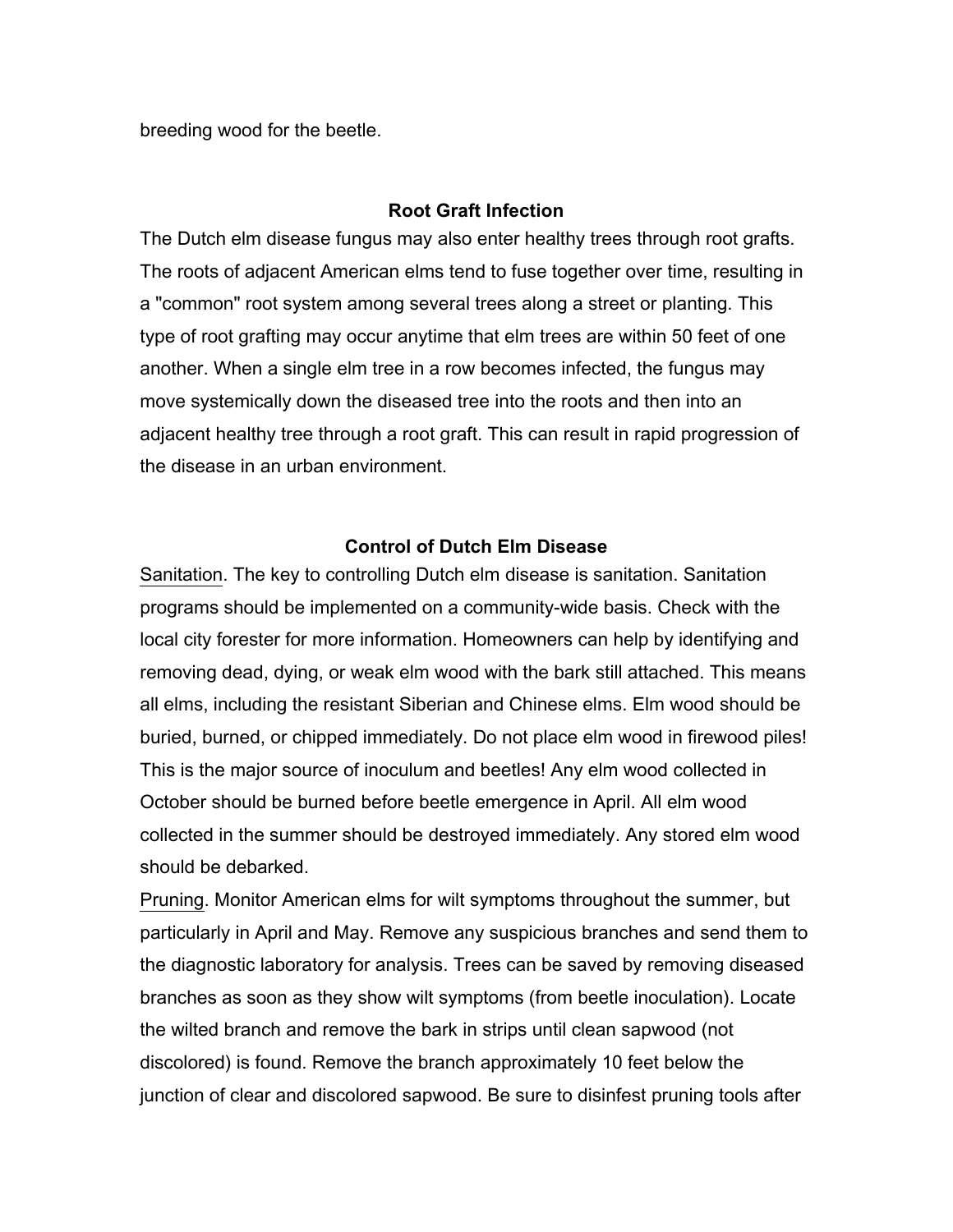cutting in a 10% household bleach solution. Pruning out diseased wood may result in the loss of a major tree limb. Nevertheless, many American elms can be saved by this pruning method. Carefully watch the tree for any signs of further wilting. If the discoloration continues into the main trunk, then it is unlikely the tree can be saved.

Disrupt root grafts. You must assume that all American elms within 50 feet of a diseased tree are root-grafted. Trenching is a relatively quick and effective means of breaking root grafts. Mark a line or arc at the mid-point between two adjacent trees. The line or arc should extend such that all potential root grafts can be broken. A straight line may be more convenient on tightly spaced trees, but the line should extend beyond the tree drip line. Dig a trench 24 inches deep following the line or arc using a ditch witch, vibratory plow, or spade. Be sure to check with local utilities before digging! After trenching the soil may be replaced. Place another trench beyond the second tree in situations where there are multiple elms and the disease in the first tree was not diagnosed early. Unfortunately, obstacles such as sidewalks and fences may interfere with trenching. Root grafts still can occur in these locations, so modifications of trenching method described may be needed. A combination of trenching and fumigation is often required.

Root grafts may also be severed with the fumigant metam sodium (sold as Vapam). Fumigation is practical when sidewalks, utility lines, etc, prohibit trenching. Mark a line as previously described and drill one- to two-inch-diameter holes every 12 inches and 24 inches deep with an auger. Pour the fumigant in each hole and tamp it shut. The chemical fumigant is dangerous and should be used with care. Unfortunately, metam sodium is very difficult to purchase in small quantities in Kansas. Hence, it is rarely used to sever root grafts in the urban landscape.

Insecticides. The use of insecticides to suppress early beetle populations has diminished in recent years. Sanitation and removal of firewood is more effective in controlling beetle populations. Certain insecticides may be applied to trees in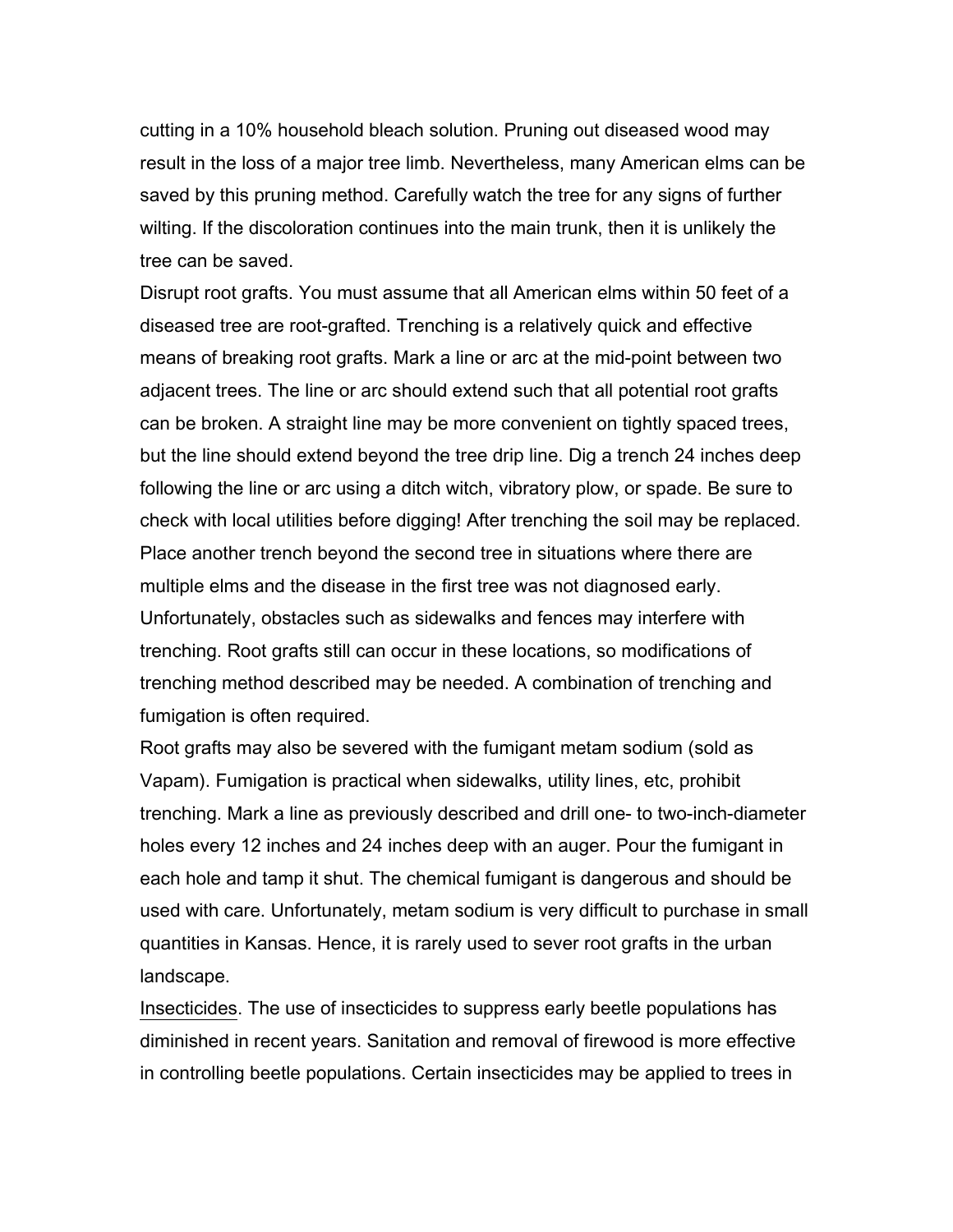April to prevent feeding by emerging beetles. Although this technique will help suppress beetle populations, I do not highly recommend it.

Fungicides. Certain systemic fungicides are labeled for preventive and therapeutic control of Dutch elm disease. These chemicals are injected into and are translocated throughout the tree. Injection is not a substitute for sanitation! Do not expect to save your elms by injection alone.

Therapeutic injections. Injecting elms after infection has occurred is very risky! It is only effective on trees showing less than 5 to10% crown symptoms and not at all on trees infected through root grafts. Even under these conditions, there is no guarantee that the treatment will be effective. Consult a trained arborist before proceeding with therapeutic injections.

Therapeutic injection should be used in conjunction with removal wilted branches. For example, locate the recently wilted branch and strip the bark off to follow the path of discolored sapwood. Once clear wood has been reached, cut 10 feet below this area. Inject the tree with the fungicide just before or after branch removal.

Preventive Injections. Elms can be protected from Dutch elm disease by routine, preventive fungicide injections. This technique is more effective than therapeutic injection. Fungicides currently labeled for preventive injection specify that the fungicide activity in the tree will last for approximately three years. Trees must then be re-injected. Trees should be injected after the tree has fully leafed out in the spring (late May) but before leaf senescence begins (September). Inject in the morning on days with minimal cloud cover. Avoid injecting during rainy or cloudy periods.

Tree injection is expensive, so only specimen elms should be considered for treatment. Furthermore, routine injections may cause permanent injury to the trunk and lead to discoloration and decay problems.

Several different injection methods are currently being used. The most widely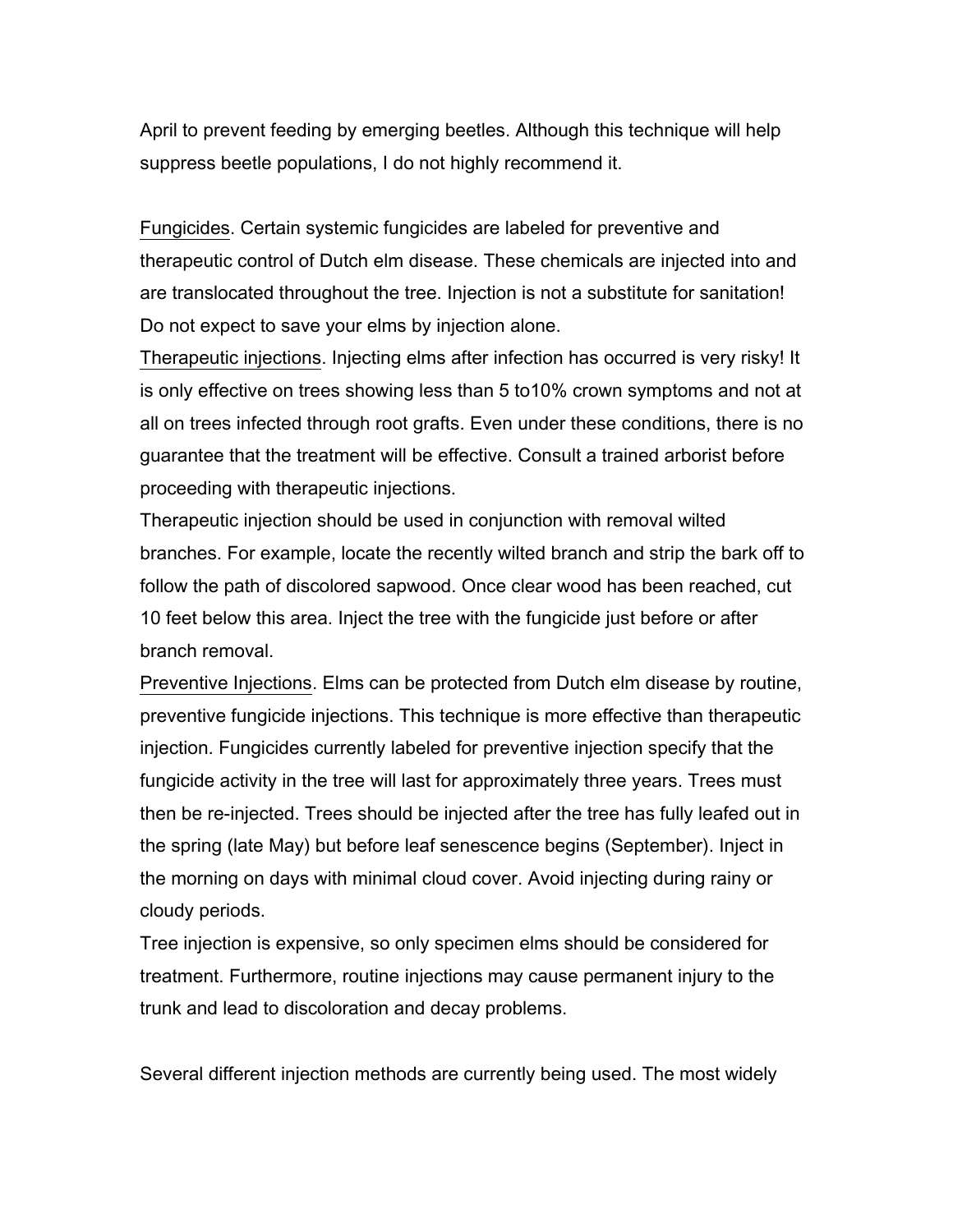used method involves injecting a diluted fungicide solution in water (5 to 40 gallons) through a series of small injection tees inserted into the root flares at the base of the tree. This is sometimes referred to as the macroinjection method. The fungicide is often injected under low pressure (<15 lbs. PSI ). Microinjection techniques involve injecting small quantities of highly concentrated fungicides through a series of small plastic capsules inserted around the tree trunk. The small capsules are easier to install on the tree and require less time for chemical uptake. However, the capsules are often more widely spaced than macroinjection tees and may not provide as uniform of chemical distribution inside the tree. Thus, I recommend the macroinjection technique in most situations. Tree injection should only be attempted by trained personnel. Do not attempt injections unless you have been trained to do so! Several fungicides, including Alamo, Fungisol, Phyton 27, and Arbotect are labeled for injection on elms. University research has shown that Arbotect is effective when injected preventively. Less information is available on the efficacy of the other fungicides.

![](_page_14_Picture_1.jpeg)

**Figure 4.** Root graft on American elm. The Dutch elm disease fungus may move from diseased to healthy trees through the root grafts.

Tree removal. If wilt occurs in more than 25% of the tree crown, it cannot be saved. Remove the tree as soon as possible to prevent further spread of the pathogen. Check to see if adjacent elms are within 25-50 feet before removal. If so, disrupt root grafts by trenching or fumigation before cutting the tree down.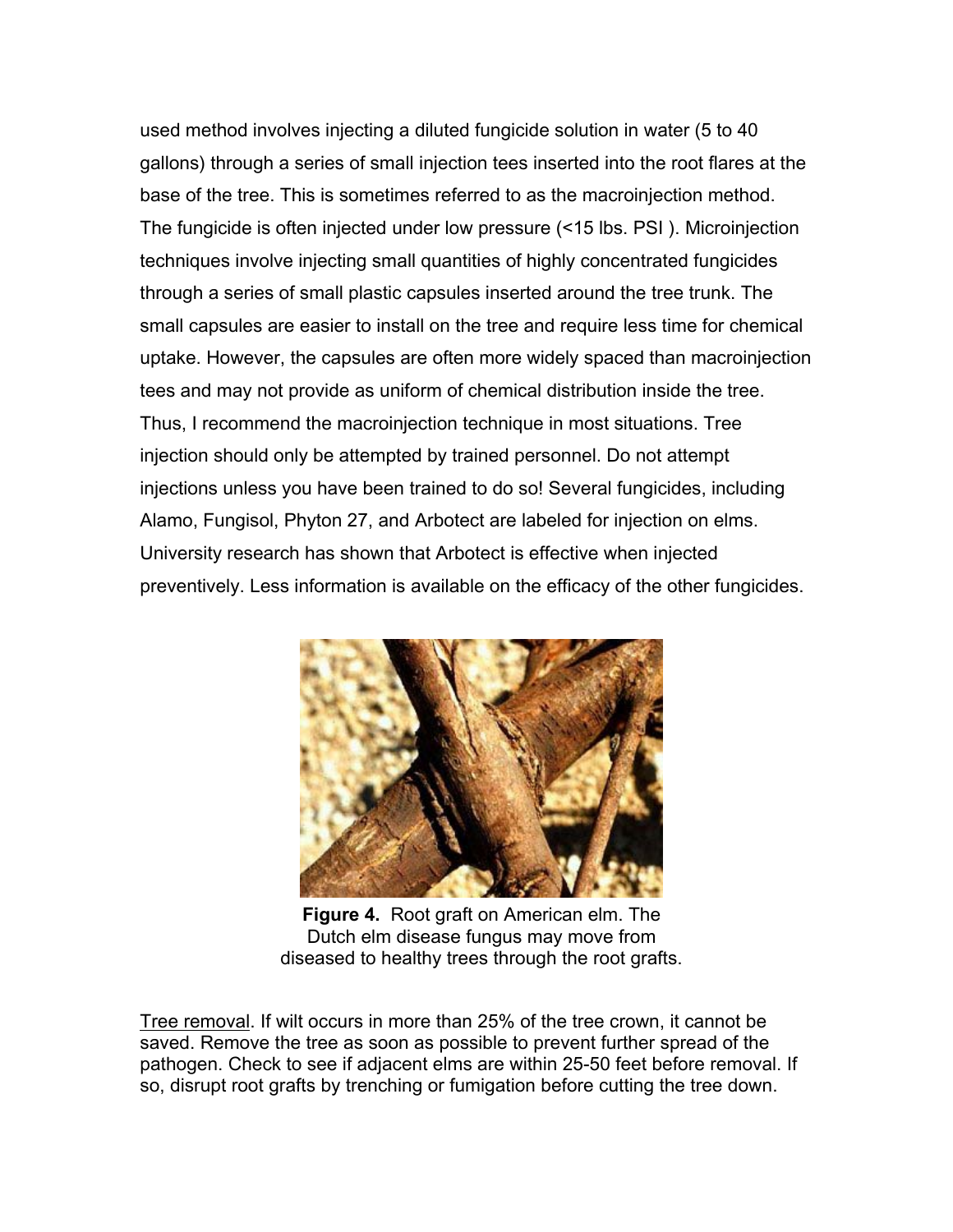Resistant elms. All American species of elms, including American elm, red or slippery elm, rock elm and cedar elm are very susceptible to Dutch elm disease. The Siberian elm (Ulmus pumila) sometimes incorrectly referred to as Chinese elm, and the true Chinese or lacebark elm (Ulmus parvifolia) are resistant to the disease and also are adapted to growing conditions in the state. Siberian elm has certain other undesirable characteristics that may limit planting.

More recently, university researchers have selected or developed resistant elms (see Table 1). These elms should be considered for planting in the urban environment even though some do not have the same appearance as American elm.

#### **Selected References**

Becker, H. 1996. New American elms restore stately trees. Agricultural Research 44:4-8. Santamour, F. S. and Bentz, S. E. 1995. Updated checklist of elm (Ulmus) cultivars for use in North America. Journal of Arboriculture 21:122-131.

Sinclair, W. A., H. H. Lyon, and W. T. Johnson. 1987. Diseases of trees and shrubs. Cornell University Press, Ithaca, NY. 574 pp.

Smalley, E. B., and R. P. Guries. 1993. Breeding elms for resistance to Dutch elm disease. Annu. Rev. Phytopathol. 31:325-352.

Stipes, R. J. and Campana, R. J. 1981. Compendium of elm diseases. American Phytopathological Society Press, St. Paul, MN. 96 pp.

| Table 1. List of commonly propagated elms and<br>hybrids with moderate to high levels of resistance<br>against Dutch elm disease |                |                       |                                                                                                   |  |  |  |  |
|----------------------------------------------------------------------------------------------------------------------------------|----------------|-----------------------|---------------------------------------------------------------------------------------------------|--|--|--|--|
| <b>Elm species</b><br>or hybrid                                                                                                  | Elm<br>yellows | Elm<br>leaf<br>beetle | Comments                                                                                          |  |  |  |  |
| U. americana                                                                                                                     |                |                       |                                                                                                   |  |  |  |  |
| American<br>Liberty                                                                                                              | S              | R                     | multiclonal variety; juvenile<br>trees may be susceptible<br>to aggressive strains of O.<br>ulmi. |  |  |  |  |
| Delaware                                                                                                                         | S              | R                     | Originally designated as<br>Delaware #2                                                           |  |  |  |  |
| Independence                                                                                                                     | S              | R                     | One of the clones of                                                                              |  |  |  |  |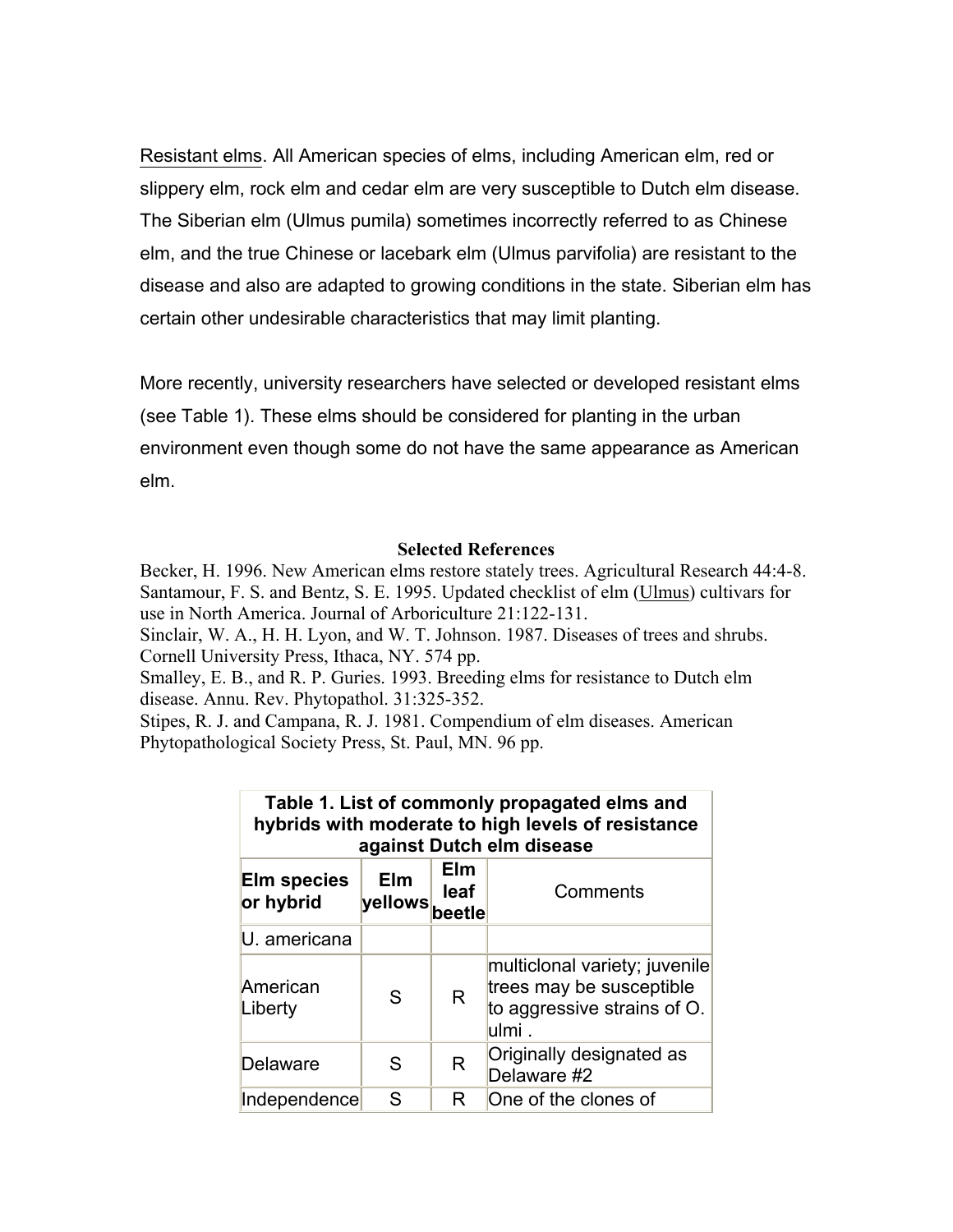|                     |   |                | "American Liberty'                                                                                                                                                                                                                                                 |
|---------------------|---|----------------|--------------------------------------------------------------------------------------------------------------------------------------------------------------------------------------------------------------------------------------------------------------------|
| <b>New Harmony</b>  | S | R              | Recently released<br>selection from U.S. Forest<br>Service                                                                                                                                                                                                         |
| <b>Valley Forge</b> | S | R.             | <b>Recently released</b><br>selection from U.S. Forest<br>Service                                                                                                                                                                                                  |
| U. japonica         | R | ?              | Primarily used as a parent<br>in hybrid breeding<br>programs.                                                                                                                                                                                                      |
| U. parvifolia       | R | R              | There are many cultivars<br>of Chinese or lacebark elm<br>and all have resistance to<br>Dutch elm disease. They<br>also have good resistance<br>to elm yellows and elm<br>leaf beetle, but cultivars<br>may be damaged by low<br>temperatures in zones 4<br>and 5. |
| U. parmila          | R | S              | <b>Resistant to Dutch elm</b><br>disease and elm yellows<br>but highly susceptible to<br>elm leaf beetle feeding.<br>This species should not be<br>used in the landscape in<br>most locations.                                                                     |
| U. wilsoniana       |   |                |                                                                                                                                                                                                                                                                    |
| Prospector          | R | R              |                                                                                                                                                                                                                                                                    |
| Elm Hybrids         |   |                |                                                                                                                                                                                                                                                                    |
| Accolade            | R | R              | U. japonica x U.<br>wilsoniana; also reported<br>to be resistant to elm leaf<br>miner                                                                                                                                                                              |
| Cathedral           | R | S <sub>2</sub> | U. pumila x U. japonica;<br>also reported to be<br>resistant to Verticillium<br>wilt, elm leaf miner                                                                                                                                                               |
| Charisma            | R | $\tilde{?}$    | hybrid between Accolade<br>and Vanguard                                                                                                                                                                                                                            |
| Danada              | R | ?              | hybrid between U.<br>japonica x U. wilsoniana                                                                                                                                                                                                                      |